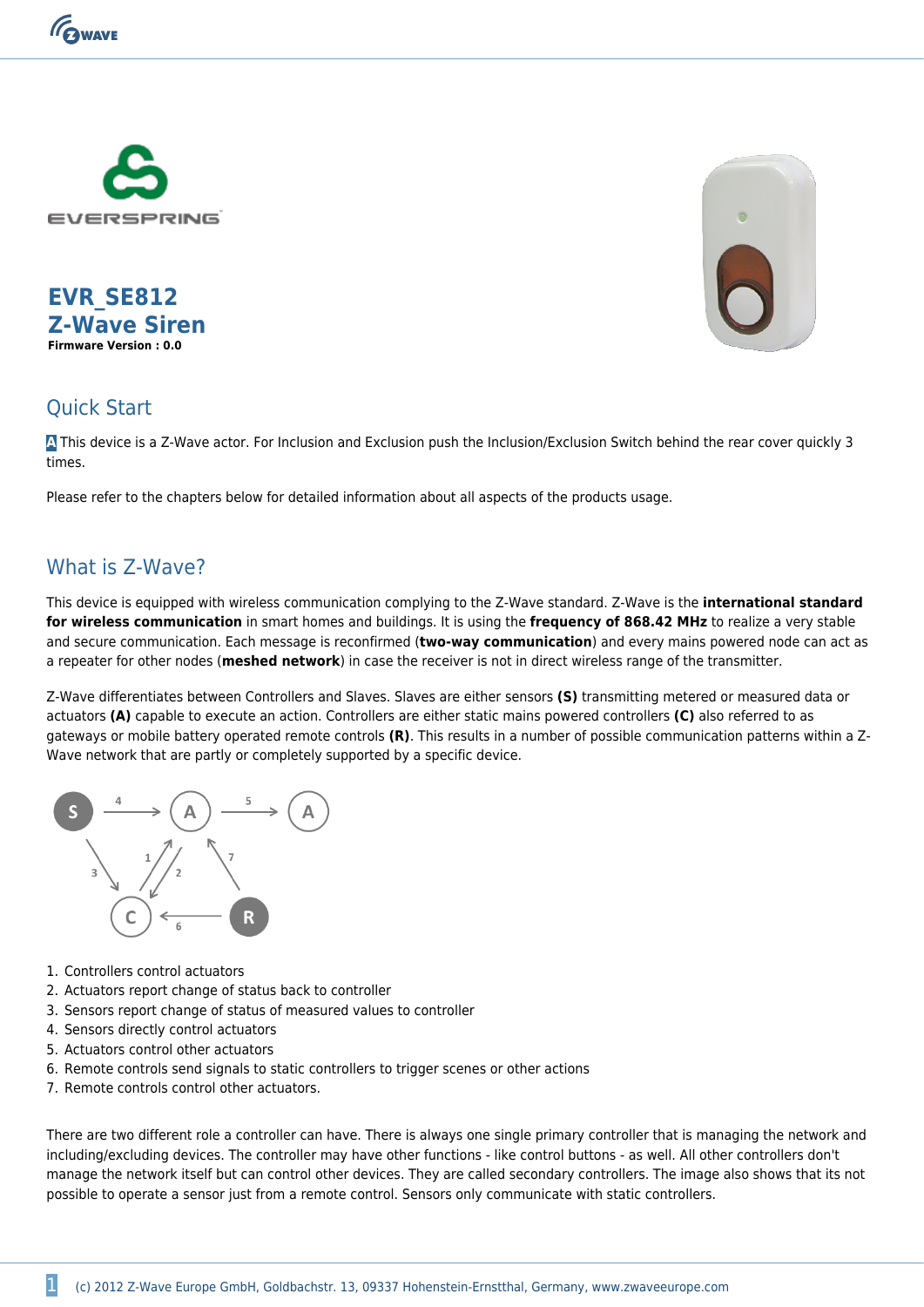GWAVE

## Product description

The Siren SE812 Siren will warn everybody in the building by a loud sound and a flashing light about an alarm. This product is especially suited to use in combination with other Z-Wave devices such as sensors. The SE812 Siren gives a loud sound and a flashing warning light, so everybody in the building will know immediately that an alarm has occurred. You can choose to activate the siren either by burglary alarm or by a smoke alarm or activate the siren by both alarms. It is even possible to install multiple sirens, so the alarm can be heard loudly at multiple locations. The SE812 Siren has an adjustable jumper inside, so you can choose between either a 90dB or a 100 dB volume of the siren. Choose either the included batteries or a power supply to power your siren. When using batteries, the siren will give a warning when the batteries are almost empty.

#### Before Device is installed

Please read carefully the enclosed user manual before installation of the radio-actuator, in order to ensure an error-free functioning.

ATTENTION: only authorized technicians under consideration of the country-specific installation guidelines/norms may do works with 230 Volt mains power. Prior to the assembly of the product, the voltage network has to be switched off and ensured against re-switching.

The product is permitted only for proper use as specified in the user manual. Any kind of guarantee claim has to be forfeited if changes, modifications or painting are undertaken. The product must be checked for damages immediately after unpacking. In the case of damages, the product must not be operated in any case. If a danger-free operation of the equipment cannot be assured, the voltage supply has to be interrupted immediately and the equipment has to be protected from unintended operation.

#### Installation Guidelines

- 1. Undo and remove the fixing screws from the bottom edge of the Indoor Siren and remove the rear cover.
- 2. Insert four LR14 1.5V size alkaline batteries to the battery compartment, ensuring correct polarity.



3. You can use power adapter instead of batteries. The power adapter is an optional accessory. A cable track is set inside the unit for you to secure the power adapter. To install the power adapter, connect the plug of power adapter to the DC jack inside the unit. Route the cable along the cable track.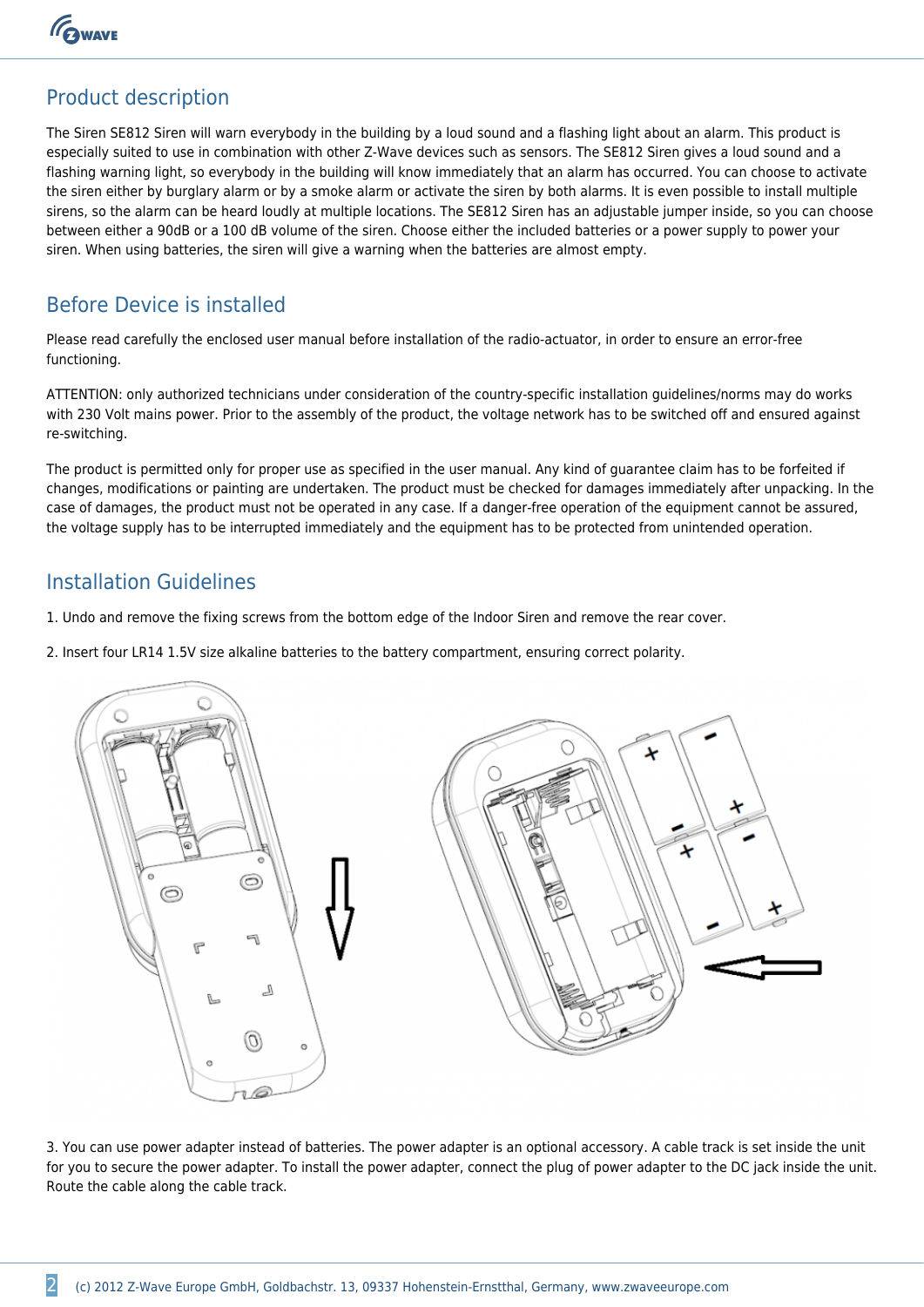



4. There are two jumpers on the backside to set sound level and tamper switch. With the upper jumper the sound level can be set to 90db or 100db. With the lower jumper the tamper switch can be enabled or disabled.



5. Use the rear cover as a mounting plate, mark the positions of the three fixing holes on the wall. Fasten the rear cover to the wall using the screws and wall plugs provided.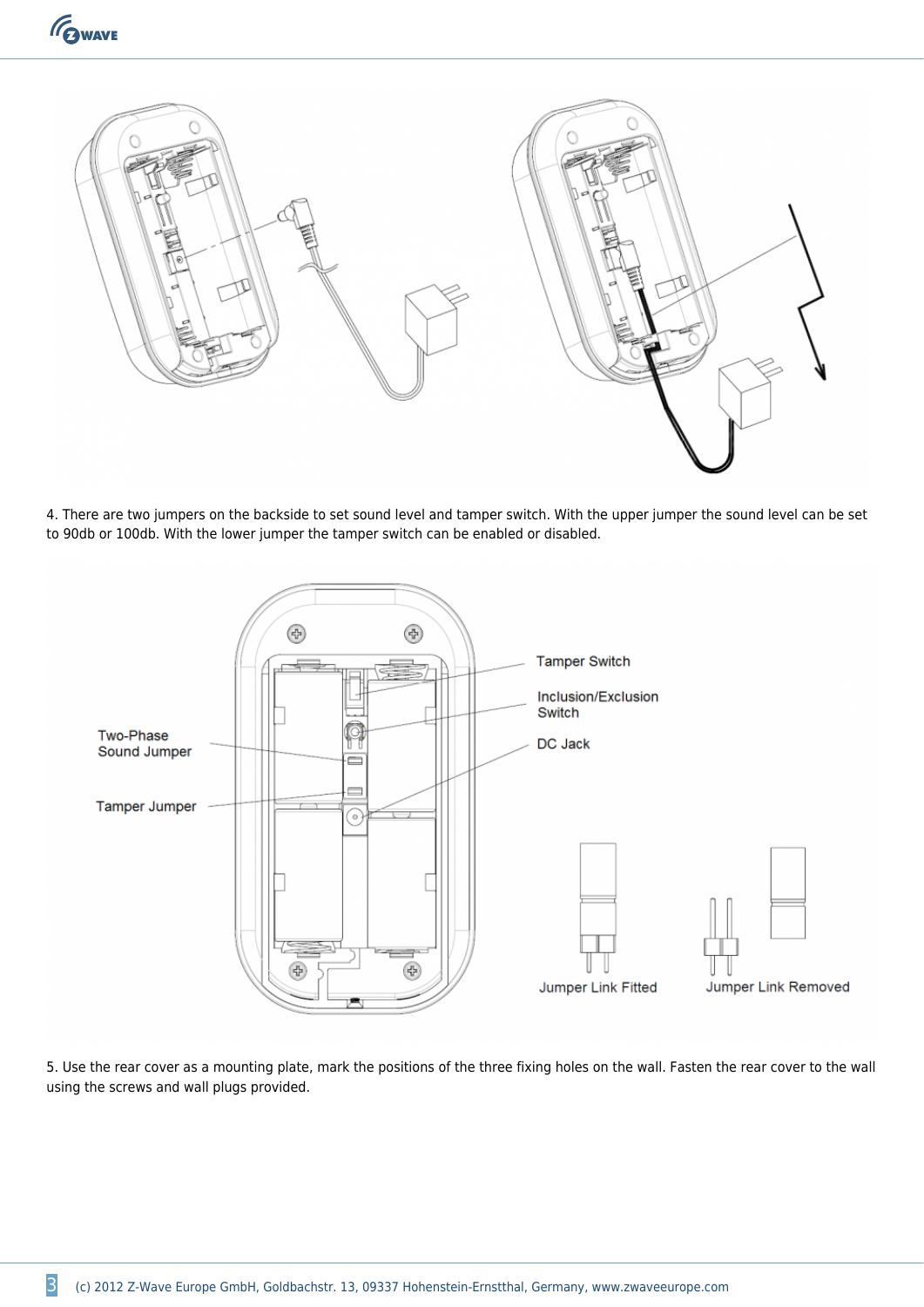

## Behavior within the Z-Wave network

**I** On factory default the device does not belong to any Z-Wave network. The device needs to join an existing wireless network to communicate with the devices of this network. This process is called **Inclusion**. Devices can also leave a network. This process is called **Exclusion**. Both processes are initiated by the primary controller of the Z-Wave network. This controller will be turned into exclusion respective inclusion mode. Please refer to your primary controllers manual on how to turn your controller into inclusion or exclusion mode. Only if the primary controller is in inclusion or exclusion mode, this device can join or leave the network. Leaving the network - i.e. being excluded - sets the device back to factory default.

If the device already belongs to a network, follow the exclusion process before including it in your network. Otherwise inclusion of this device will fail. If the controller being included was a primary controller, it has to be reset first.

When the device is first time powered up it is not included in a Z-Wave network and has no Associations. The Siren will stay "awake" for 10 minutes when power is first applied to allow the configuration.

1. Inclusion: For Inclusion bring your Z-Wave controller in the relevant mode and click the inclusion/exclusion switch quickly 3 times. The green LED is on and the siren beeps when the switch is pressed.

2. Exclusion: For Exclusion bring your Z-Wave controller in the relevant mode and click the inclusion/exclusion switch quickly 3 times. The green LED is on and the siren beeps when the switch is pressed.

3. Reset: For Resetting click the inclusion/exclusion switch quickly 3 times to bring the device in the reset mode. Within 1 second, press the switch again for 5 seconds until LED is off. The device now has factory settings. The orange LED is off and the siren beeps for 5 seconds.

4. Association: For Association bring your Z-Wave controller in the relevant mode and click the inclusion/exclusion switch quickly 3 times to bring it in the association mode. The device supports one association group with 5 nodes for Grouping 1.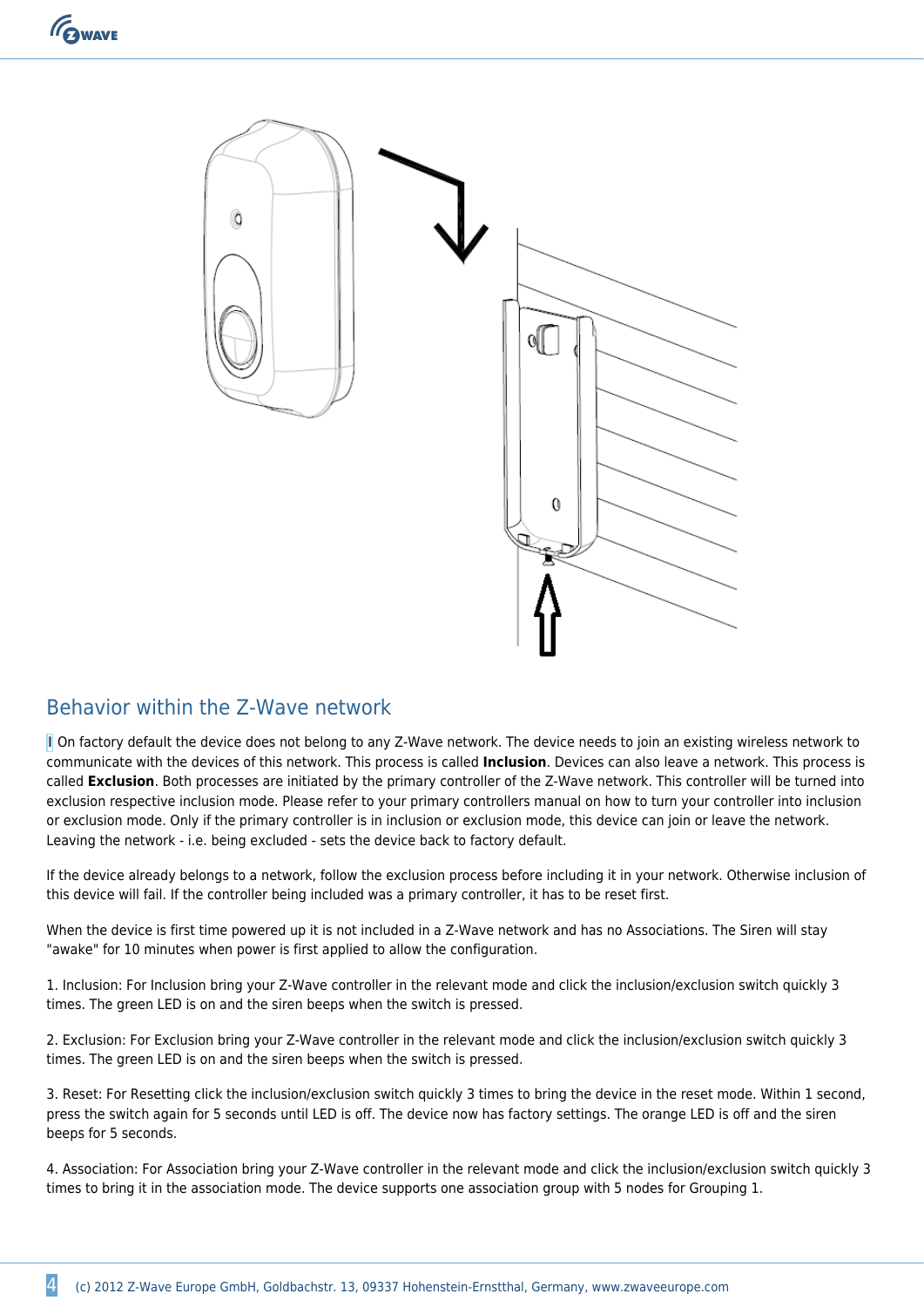

# Operating the device

Self-Protection Mode: Once the device is closed for three seconds and the tamper switch is activated it will give an alarm for 3 minutes, if it is violent opened or manipulated. When the siren is in the normal mode and an associated device triggers an alarm the siren and the flash light will be activated.

## Wakeup Intervals - how to communicate with the device?

**W** This device is battery operated and turned into deep sleep state most of the time to save battery life time. Communication with the device is limited. In order to communicate with the device, a static controller **C** is needed in the network. This controller will maintain a mailbox for the battery operated devices and store commands that can not be received during deep sleep state. Without such a controller, communication may become impossible and/or the battery life time is significantly decreased.

This device will wakeup regularly and announce the wakeup state by sending out a so called Wakeup Notification. The controller can then empty the mailbox. Therefore, the device needs to be configured with the desired wakeup interval and the node ID of the controller. If the device was included by a static controller this controller will usually perform all necessary configurations. The wakeup interval is a tradeoff between maximal battery life time and the desired responses of the device.

Tripple click on the inclusion/exclusion switch or a detected action by the sensor will wake up the device and keep it awake.

It is possible to set the node ID to 255 to send wakeup notifications as broadcast. In this mode device takes more time to go to sleep and drains battery faster, but can notify all it's direct neighbors about a wakeup.

# Command Classes

#### **Supported Command Classes**

- Alarm (version 1)
- Association (version 2)
- Basic (version 1)
- Battery (version 1)
- Binary Switch (version 1)
- Manufacturer Specific (version 1)
- Version (version 1)

# Technical Data

| <b>Explorer Frame Support</b> | <b>No</b>                       |
|-------------------------------|---------------------------------|
| <b>SDK</b>                    | 5.02 pl2                        |
| Device Type                   | Slave with routing capabilities |
| <b>Generic Device Class</b>   | <b>Binary Switch</b>            |
| <b>Specific Device Class</b>  | Specific Device Class not used  |
| Routing                       | No                              |
| <b>FLIRS</b>                  | No                              |
| <b>Firmware Version</b>       | 0.0                             |